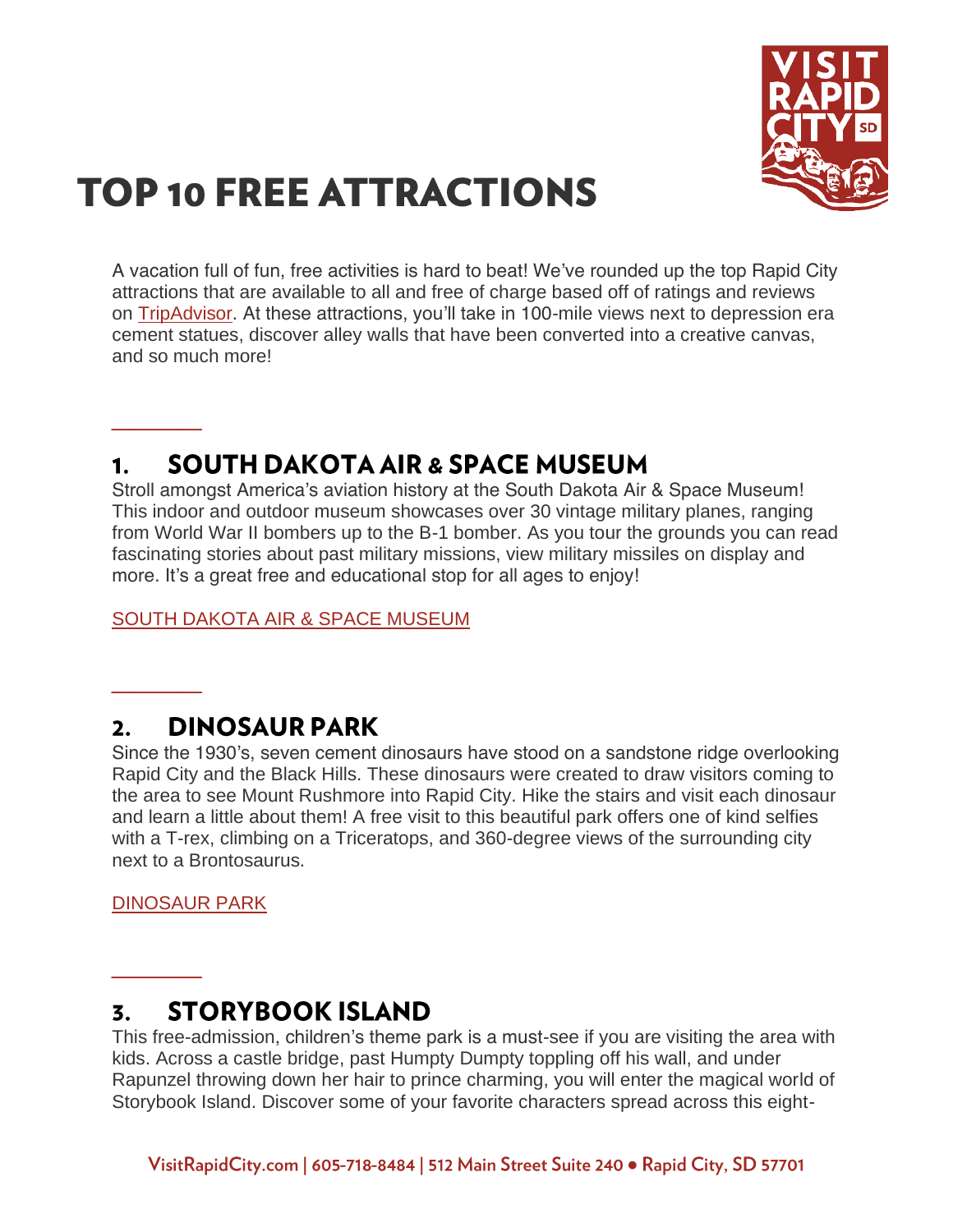acre park and enjoy the sounds of Disney music mingled with the sounds of pure amusement. Cherished memories will be made, and they will last a lifetime for your whole family.

[STORYBOOK ISLAND](https://www.visitrapidcity.com/things-to-do/attractions/storybook-island)

**\_\_\_\_**

**\_\_\_\_**

**\_\_\_\_**

#### **CHAPEL IN THE HILLS**  $\mathbf{4}$

Most would not expect to find a reproduction of the of the famous Borgund Stavkirke of Laerdal, Norway in South Dakota. In the 1960's, the Norwegian Department of Antiquities provided a set of blueprints so the Chapel in the Hills could be an exact replica of the original. The chapel is constructed completely of wood except for the metal ornaments on the door. Visitors can admire the Viking style architecture, walk the peaceful grounds, explore the authentic log cabin museum and shop in the Stabbur gift shop.

## [CHAPEL IN THE HILLS](https://www.visitrapidcity.com/things-to-do/arts-culture/chapel-hills)

#### **PRAIRIE EDGE TRADING CO. AND GALLERIES** 5.

Prairie Edge Trading Co. was started with two primary purposes: to educate the public and preserve the heritage and culture of the Northern Plains Indians, and to provide Northern Plains Indian artists an outlet for their artwork. Located in Downtown Rapid City, Prairie Edge is a two-story shop and gallery that spans for half a block. Upon entrance, visitors will be swept away by spectacular local products, beadwork, Native American regalia and outstanding artwork. During certain hours, there are also local artists painting in the store.

[PRAIRIE EDGE TRADING COMPANY AND GALLERIES](https://www.visitrapidcity.com/things-to-do/arts-culture/prairie-edge-trading-company-and-galleries)

#### **MUSEUM OF GEOLOGY** 6.

Located on the campus of South Dakota School of Mines and Technology, this museum holds many fascinating exhibits focusing on Paleontology and Mineralogy. Explore their mounted skeleton collection, learn about rare fossils found in the White River Badlands, and walk through the captivating Hall of South Dakota Minerals! The walls of this museum are packed full intriguing history that's also fun to learn.

### [MUSEUM OF GEOLOGY](https://www.visitrapidcity.com/things-to-do/arts-culture/museum-geology)

VisitRapidCity.com | 605-718-8484 | 512 Main Street Suite 240 · Rapid City, SD 57701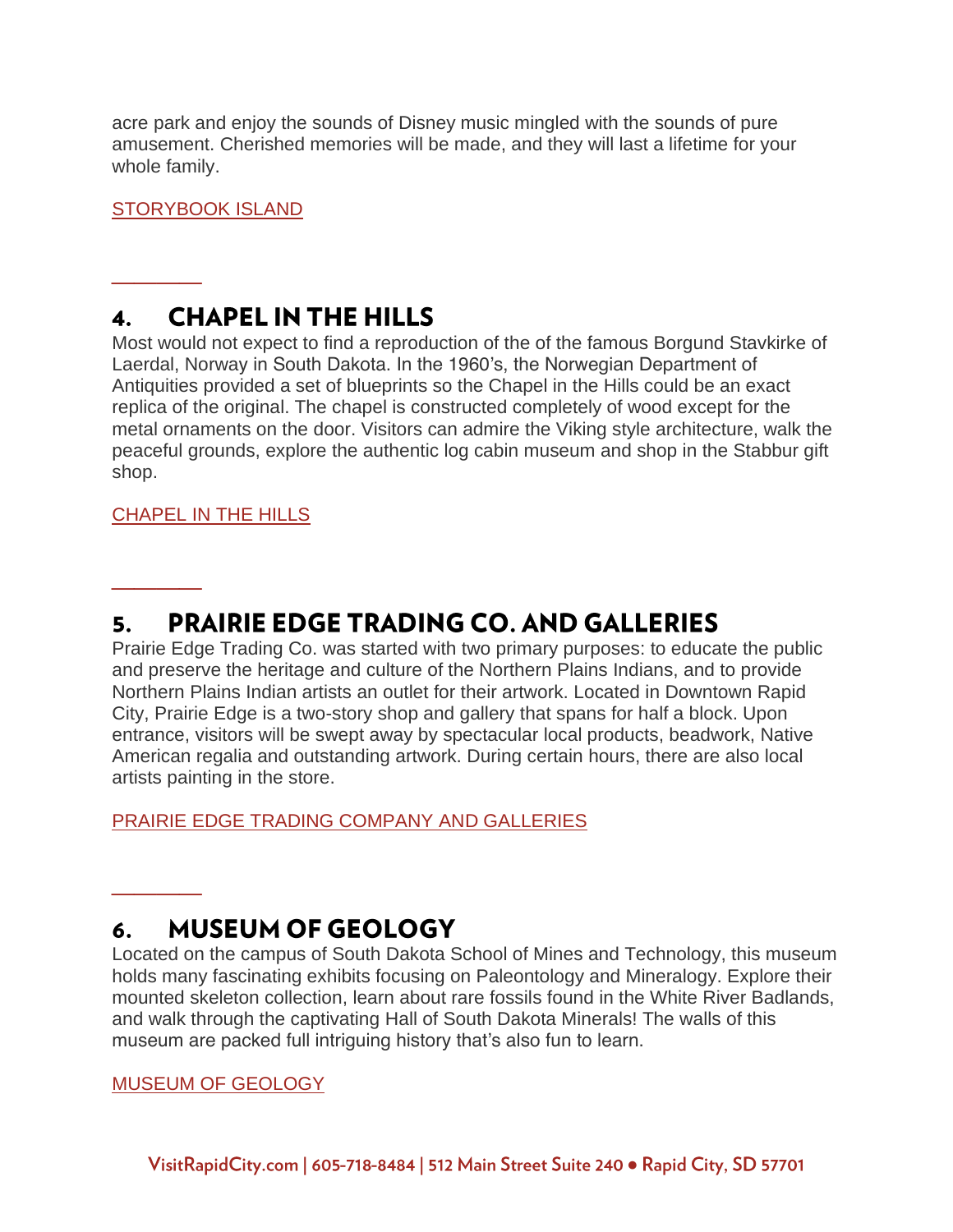#### **ART ALLEY** 7.

Creative freedom finds its home in Art Alley. Artists who obtain a permit can add their work to these ever-changing walls. It's an outlet for creativity, a place to express oneself, a site for murals and countless messages, and makes for one impressive stroll through an arrangement of street art styles. Art Alley is located between 6th and 7th in Downtown Rapid City.

[ART ALLEY](https://www.visitrapidcity.com/things-to-do/arts-culture/art-alley)

**\_\_\_\_**

**\_\_\_\_**

**\_\_\_\_**

**\_\_\_\_**

#### **MEMORIAL PARK | BERLIN WALL EXHIBIT** 8.

Across the road from Downtown Rapid City, running alongside a portion of Rapid Creek, extends the wonderful features of Memorial Park. The Berlin Wall exhibit is one of many memorials found in the park. This exhibit features two segments of the wall and two tank traps along with informational plaques about its history. Memorial Park also features a beautiful walking path, a playground for kids, a peaceful pond, as well as the Flood of 1972 Memorial fountain and several other statues.

[BERLIN WALL EXHIBIT IN MEMORIAL PARK](https://www.visitrapidcity.com/things-to-do/attractions/memorial-park-berlin-wall-exhibit)

#### **CITY OF PRESIDENTS**  $9.$

Lining the streets of Downtown Rapid City are the famous faces of past presidents recreated in bronze. Known as the City of Presidents, this free, self-guided walking tour takes you around the downtown area for a face-to-face greeting. Each statue is a life size replica of the president, showcasing their height and weight, except for William Henry Harrison. His weight was too expensive to replicate in bronze. Each statue pose was selected by the sculptor and features a characteristic of the president or representation of something they accomplished in office.

[CITY OF PRESIDENTS](https://www.visitrapidcity.com/things-to-do/all-things/attractions/city-presidents)

## 10. PAWNSEUM

The world's only Pawnseum, pawnshop and museum combined, can be found in Downtown Rapid City. Amongst stunning Black Hills Gold jewelry, an array of musical